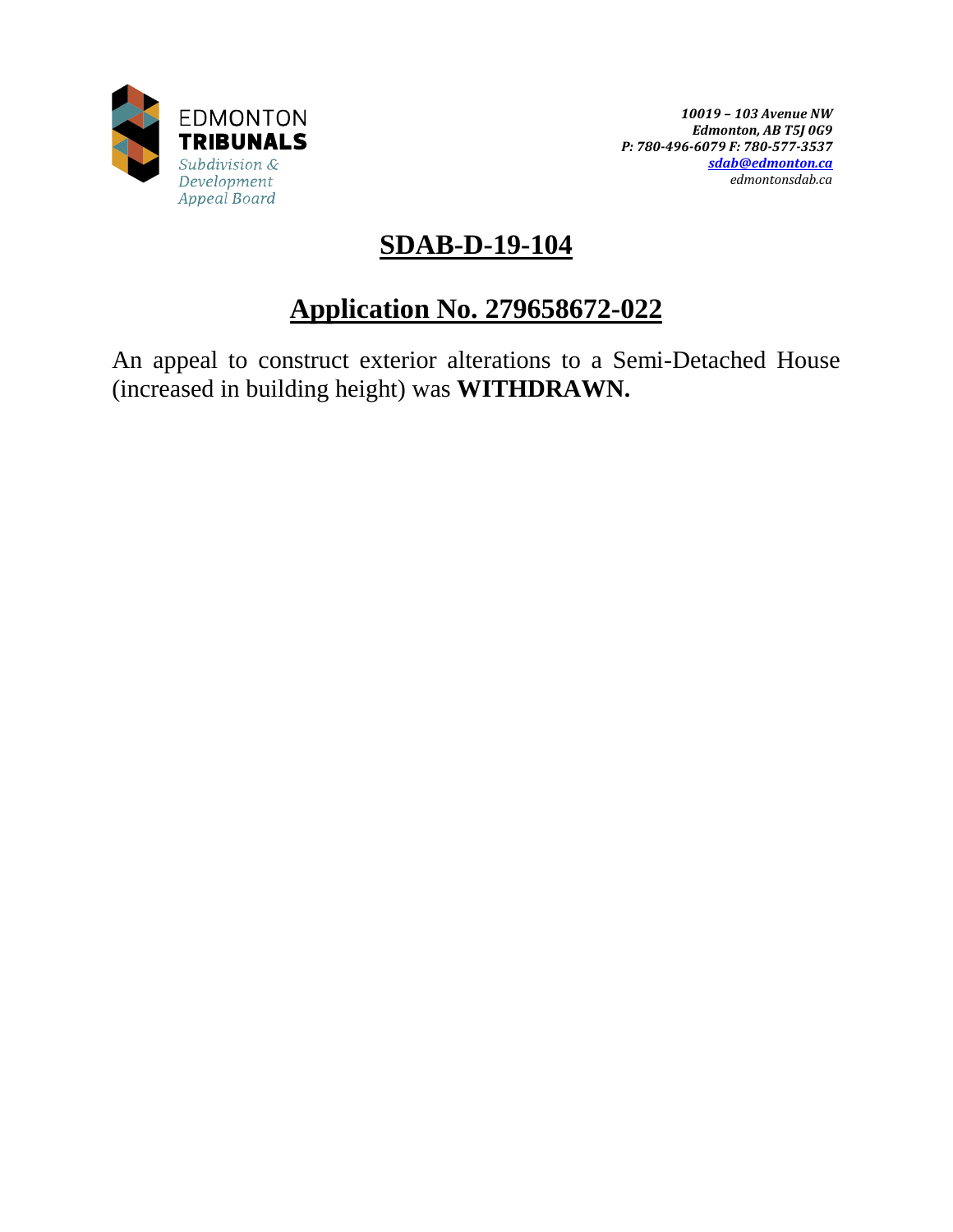

Date: July 11, 2019 Project Number: 311485274-001 File Number: SDAB-D-19-105

## **Notice of Decision**

[1] On July 4, 2019, the Subdivision and Development Appeal Board (the "Board") heard an appeal that was filed on **June 7, 2019**. The appeal concerned the decision of the Development Authority, issued on May 24, 2019, to approve the following development:

### **Operate a Major Home Based Business (Office and Food Preparation Area for a Food Preparation Business - SABZ) expires May 24, 2024.**

- [2] The subject property is on Plan 1210NY Blk 23 Lot 20, located at 11712 42 Avenue NW, within the (RF1) Single Detached Residential Zone. The Mature Neighbourhood Overlay applies to the subject property.
- [3] The following documents were received prior to the hearing and form part of the record:
	- A copy of the approved Development Permit;
	- The Development Officer's written submissions;
	- The Appellant's written submission;
	- The Respondent's written submissions;
	- One email from an adjacent property owner in opposition to the proposed development; and
	- An email from an adjacent property owner rescinding their initial opposition to the proposed development.

## **Preliminary Matters**

- [4] At the outset of the appeal hearing, the Presiding Officer confirmed with the parties in attendance that there was no opposition to the composition of the panel.
- [5] The Presiding Officer outlined how the hearing would be conducted, including the order of appearance of parties, and no opposition was noted.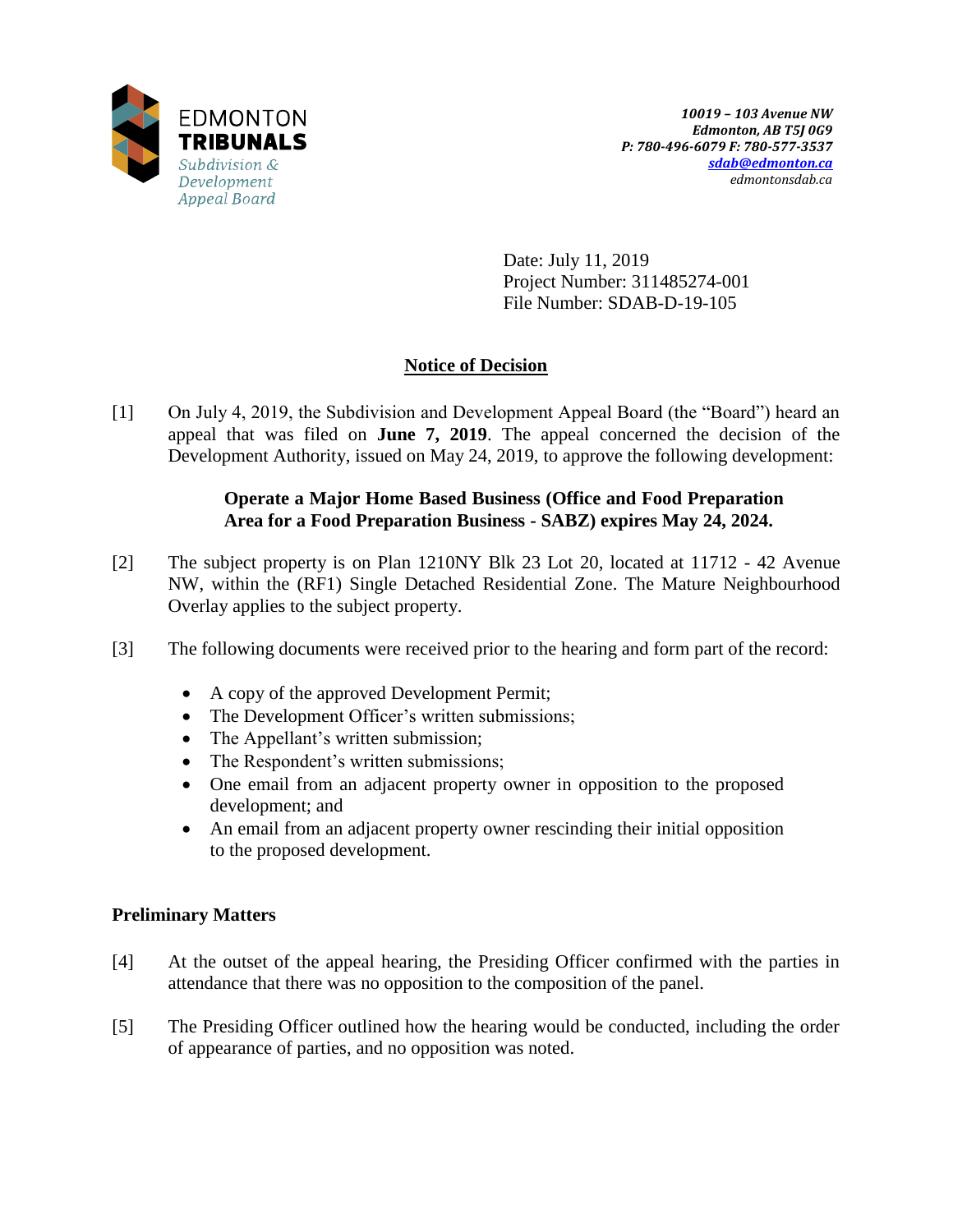[6] The appeal was filed on time, in accordance with section 686 of the *Municipal Government Act*, RSA 2000, c M-26.

#### **Summary of Hearing**

- *i) Position of the Appellant, Mr. S. Rokosh*
- [7] Mr. Rokosh is the (east) abutting neighbour to the subject site.
- [8] He is concerned with the limited information that was available for the proposed development prior to filing an appeal.
- [9] He has four concerns with the Major Home Based Business:
	- a. The City's procedure to approving the proposed development.
	- b. The validity of the proposed development permit.
	- c. The impact that the proposed business will have on the community.
	- d. A decrease in property values for residents in the neighbourhood.
- [10] The neighbours did not have any knowledge of the proposed development until they received a letter from the City regarding the approved development permit.
- [11] There is a dayhome that is operating from the subject site.
- [12] It is his opinion that a business should not operate from the subject dwelling as the site is zoned RF1 Single Detached Residential.
- [13] He received information from the Respondent regarding the operation of the business and feels the proposed development is a retail business that does not comply with the definition of a Major Home Based Business. A Major Home Based Business does not include General Retail Sales.
- [14] Parents dropping off and picking up children from the dayhome and customers picking up orders from the proposed business will increase parking issues in the small cul-de-sac. It is his opinion that parking will not be monitored by the City.
- [15] Mr. Rokosh provided the following information in response to questions by the Board:
	- a. He confirmed that some of the houses in the cul-de-sac have front driveways.
	- b. The rear lane is in poor condition which discourages people from using the rear lane.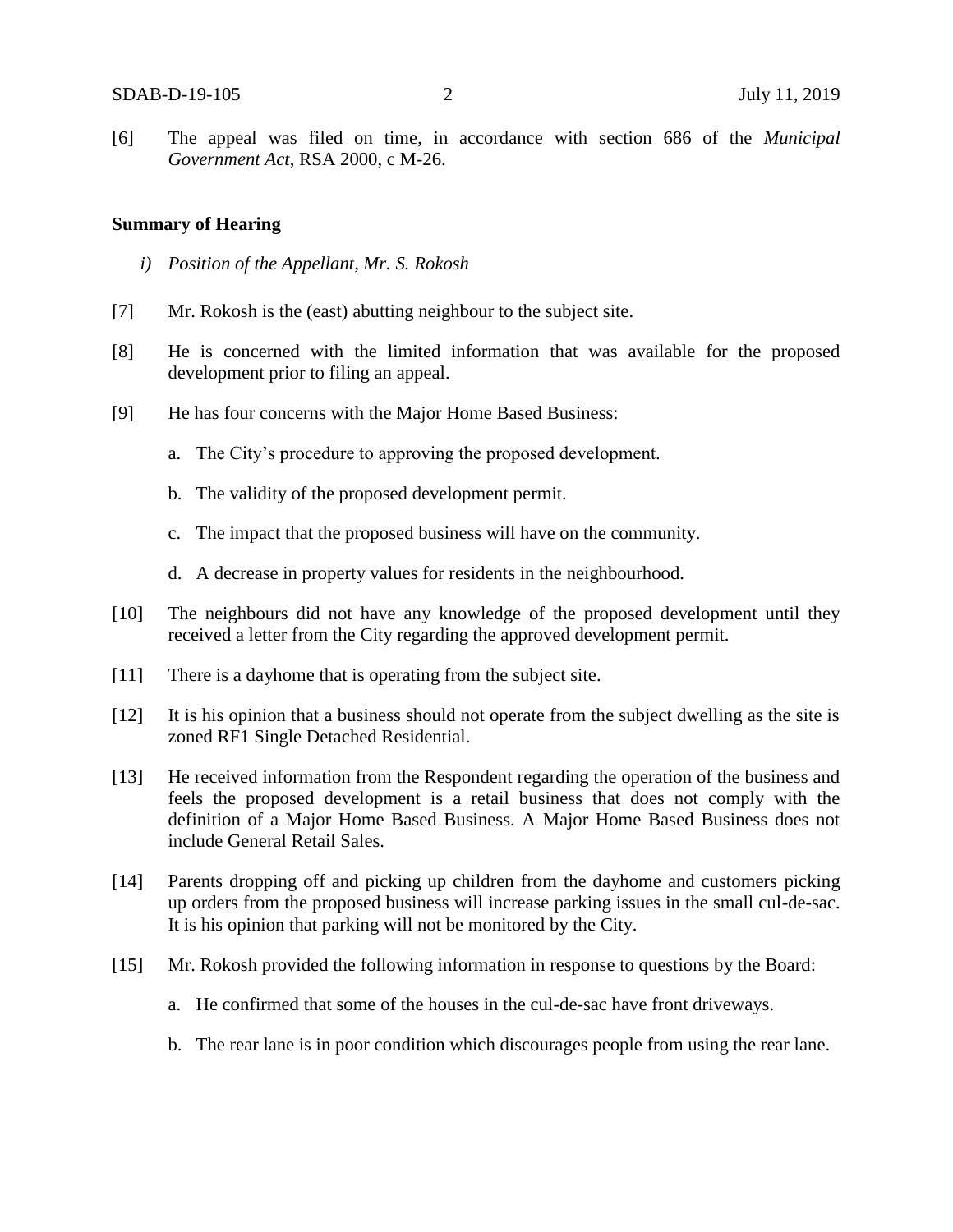- c. Mr. Rokosh parks in the garage at the rear of his property. His parking has not been impacted by the existing business but it has impacted his friends and family that visit. He confirmed that the issues have not always been from the dayhome.
- d. The dayhome has been in operation for approximately three months.
- e. He could not provide a property assessment showing that the property values will decrease with the operation of a Major Home Based Business.
- f. Regarding the written submission from the Respondent, Mr. Rokosh indicated that some of the questions and concerns have been addressed but not all of them. He is still concerned that the proposed Major Home Based Business is a retail business.
- g. He is concerned that the approval of this Major Home Based Business will set a precedent in the neighbourhood.
- *ii) Position of affected property owners in support of the Appellant*

#### Mr. G. Nadeau

- [16] He agrees with the concerns of the Appellant.
- [17] It is his opinion that the Major Home Based Business should be operating from a commercial site.
- [18] Mr. Nadeau provided the following information in response to questions by the Board:
	- a. He confirmed that the imposed conditions will address some of his concerns.

#### Mr. W. Mueller

- [19] He agrees with the concerns of the Appellant and his neighbours.
- [20] It is his opinion that the Major Home Based Business should be operating from a commercial site.
- [21] Mr. Mueller provided the following information in response to questions by the Board:
	- a. The business will increase pedestrian and vehicular traffic in the cul-de-sac.
	- b. He is not concerned with the dayhome operating from the subject site.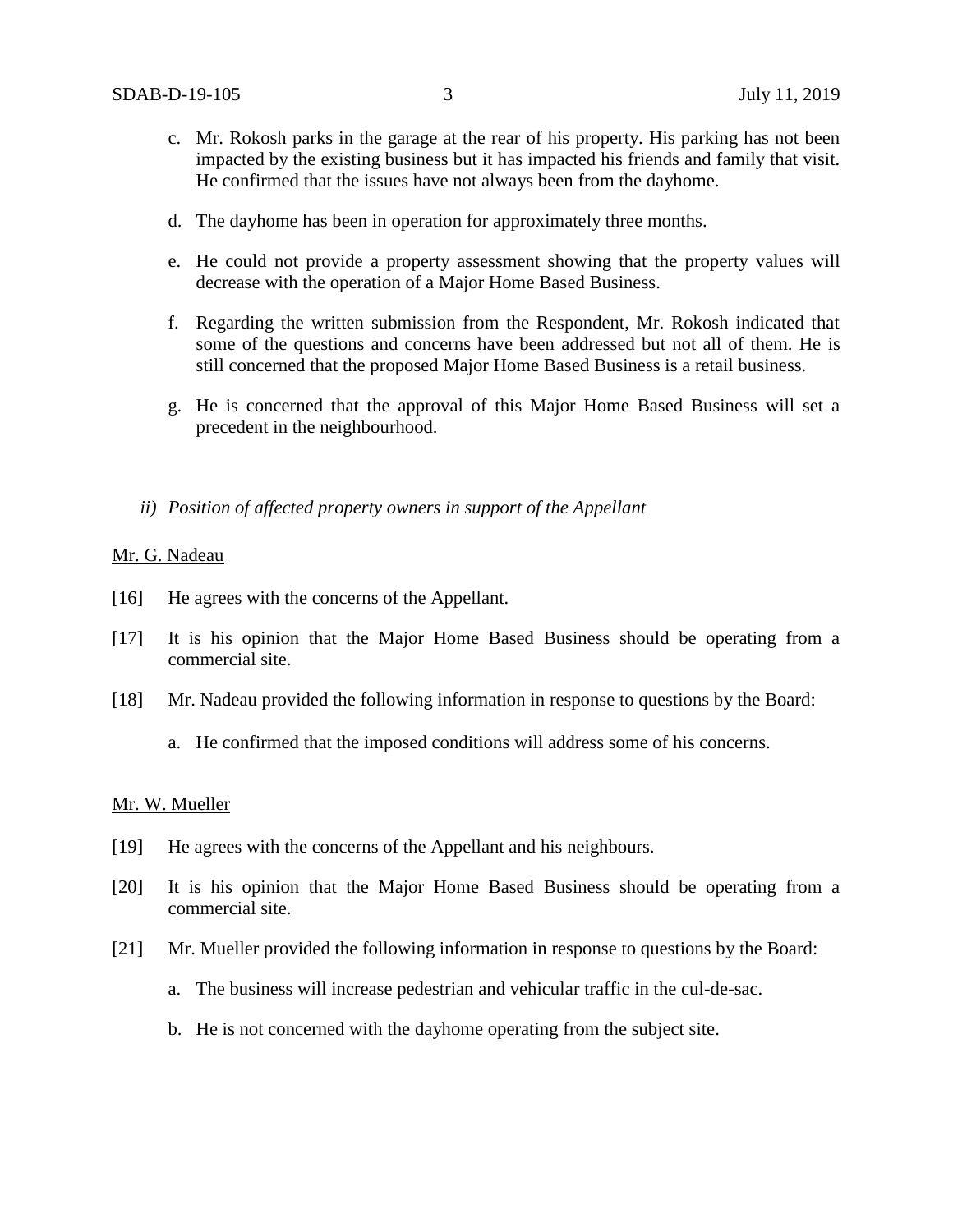- *iii) Position of the Development Officer, Mr. J. Folkman*
- [22] The Development Authority did not appear at the hearing and the Board relied on Mr. Folkman's written submission.
	- *iv) Position of the Respondent, Mr. A. Sajedi-Badashian*
- [23] A City official from Development & Zoning Services suggested to him to state on the application form that there would be two customer visits per day. He indicated that at times the number of client visits fluctuates.
- [24] The proposed development will not have catering, major food preparation, serving of meals, and no cooking. There will be no deliveries to the site, no employees, or industrial appliances associated with the business.
- [25] He and his wife have worked with a dayhome agency for the last three years with no known complaints.
- [26] He outlined the menu of the items that will be prepared at the subject site.
- [27] All food items are in sealed containers for proper storage and there will be no outdoor storage.
- [28] There is a group of clientele that access the menu items and he provides menu items for sale in retail stores.
- [29] Alberta Health has regular visits to the business to ensure it is operating with no issues.
- [30] He intends to dissolve the dayhome business if the proposed development is approved and is successful.
- [31] Client and customer visits with the dayhome and the proposed development will not conflict with each other.
- [32] The proposed development will have fewer visits than their dayhome.
- [33] There is room to park three vehicles in front of his property.
- [34] There will not be a sign on the property advertising the business.
- [35] He confirmed that he purchased the subject property in January 2019.
- [36] Orders are prepared prior to individuals picking up their orders.
- [37] He believes that there are other Major Home Based Businesses in the area that residents are not aware of.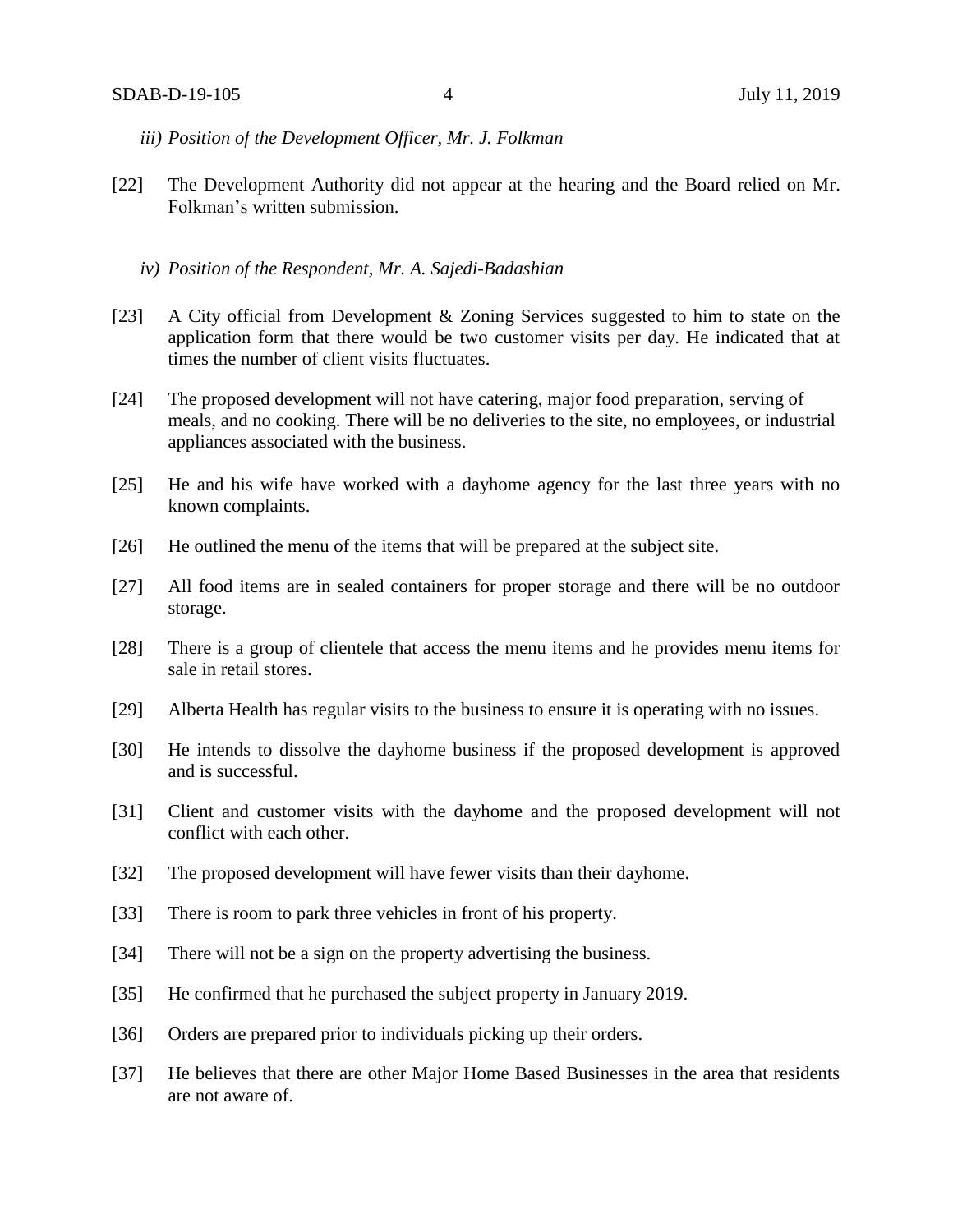- [38] Mr. Sajedi-Badashian provided the following information in response to questions by the Board:
	- a. He confirmed that there are three on-street parking spaces in front of his house. There is room for two vehicles to park on-site off the rear lane.
	- b. He understood that the street parking was considered on-site parking. He and his wife have one car so there is room for a customer to park at the rear of the property.
	- c. He confirmed that there will be no deliveries associated with the business.
	- d. He confirmed that there will be no overlapping of customers with a maximum of two customer visits per day.
	- e. Customers will preorder several items prior to picking up their purchase or they can make arrangements to pick up the order at the farmers market.
	- f. There are two rooms in the basement that are used for the dayhome. The area for the food preparation business is separate from the dayhome area.
	- g. He is agreeable to conditions to prevent the business hours of operation from overlapping with the hours of the dayhome. His wife does not work for the food preparation business while the dayhome is operating.
	- h. The dayhome was in operation at a different location prior to them purchasing the subject site in January.
	- i. He does not intend to have employees. If the food preparation business does well he will look for an alternate location.
	- j. He could not confirm the number of food packages prepared each day as it depends on the customer orders.
	- k. He is agreeable to the business operating for a reduced number of years, that there shall be no signage, and that there will be no overlapping of customers if the proposed development is approved.
	- *v) Position of Mr. B. Werthmann, an affected property owner in support of the Respondent*
- [39] He does not have any concerns if the conditions of the Major Home Based Business are followed.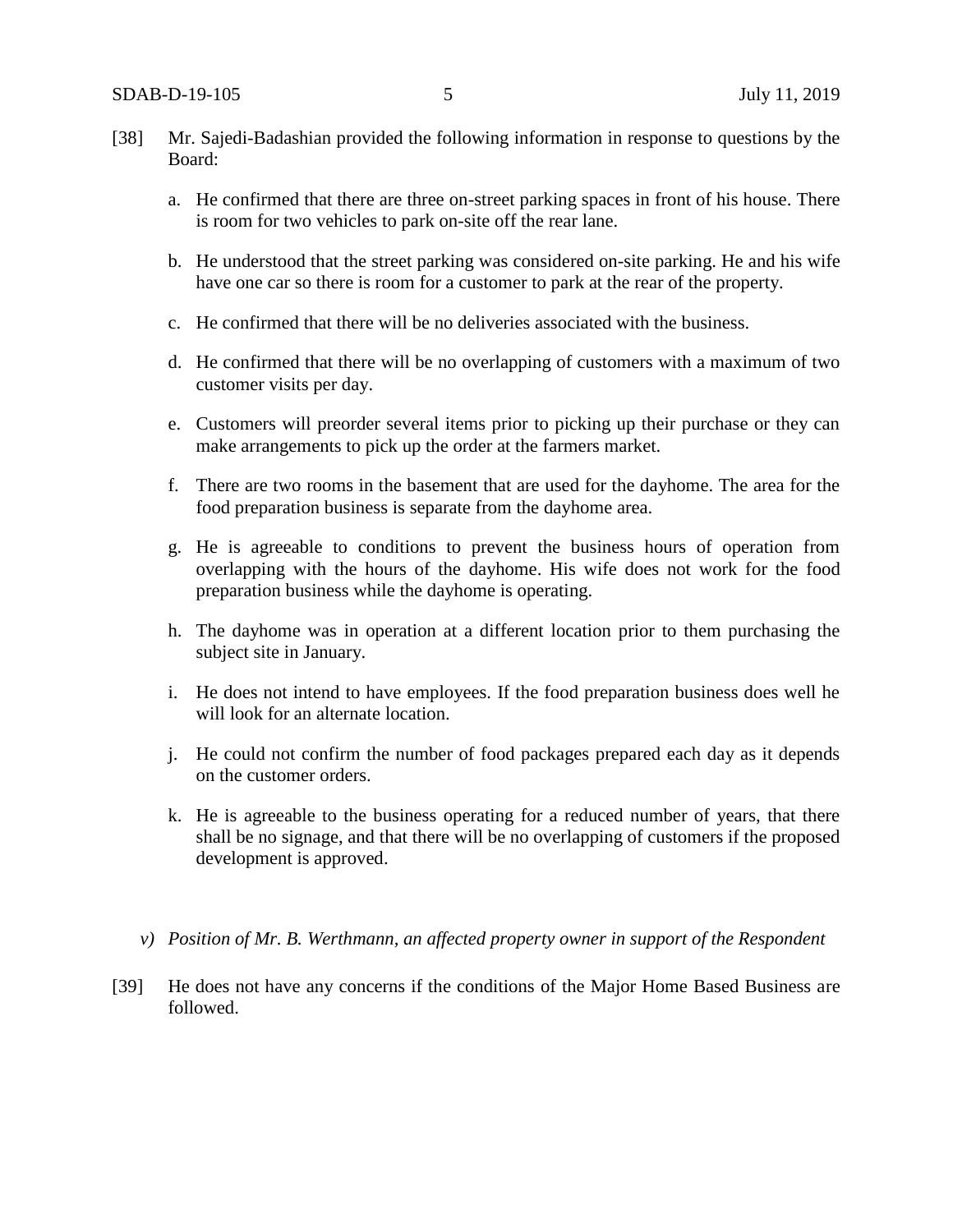- *vi) Rebuttal of the Appellant, Mr. S. Roksoh*
- [40] He feels the Board has heard all the evidence regarding both of the businesses running from the subject site.
- [41] He reiterated that the information provided by the Respondent does not address his concerns.

#### **Decision**

[42] The appeal is **DENIED** and the decision of the Development Authority is **CONFIRMED**. The development is **GRANTED** subject to an amendment of the **CONDITIONS**.

The Board imposes the following **CONDITIONS**:

- 1. This approval is for a **two (2) year period** from the date of this decision. A new Development Permit must be obtained to continue to operate the business from this location. This Development Permit expires on **July 11, 2021**.
- 2. The business owner must live at the site. The business use must be secondary to the residential use of the building and shall not change the residential character of the Dwelling or Accessory Building.
- 3. There shall be no exterior display or advertisement.
- 4. The Major Home Based Business shall not generate pedestrian or vehicular traffic, or parking, in excess of that which is characteristic of the Zone in which it is located.
- 5. If non-resident employees or business partners are working on-site, the maximum number shall not exceed the number applied for with this application.
- 6. If there are visits associated with the business the number **shall not exceed two per day for any reason**.
- 7. Clients visit must be by-appointment only and appointments **shall not overlap** with respect to this business or the dayhome currently operating at this location.
- 8. There shall be no outdoor business activities, or outdoor storage of material or equipment associated with the business.
- 9. No offensive noise, odour, vibration, smoke, litter, heat or other objectionable effect shall be produced.
- 10. The business use must maintain the privacy and enjoyment of adjacent residences and the characteristic of the neighbourhood.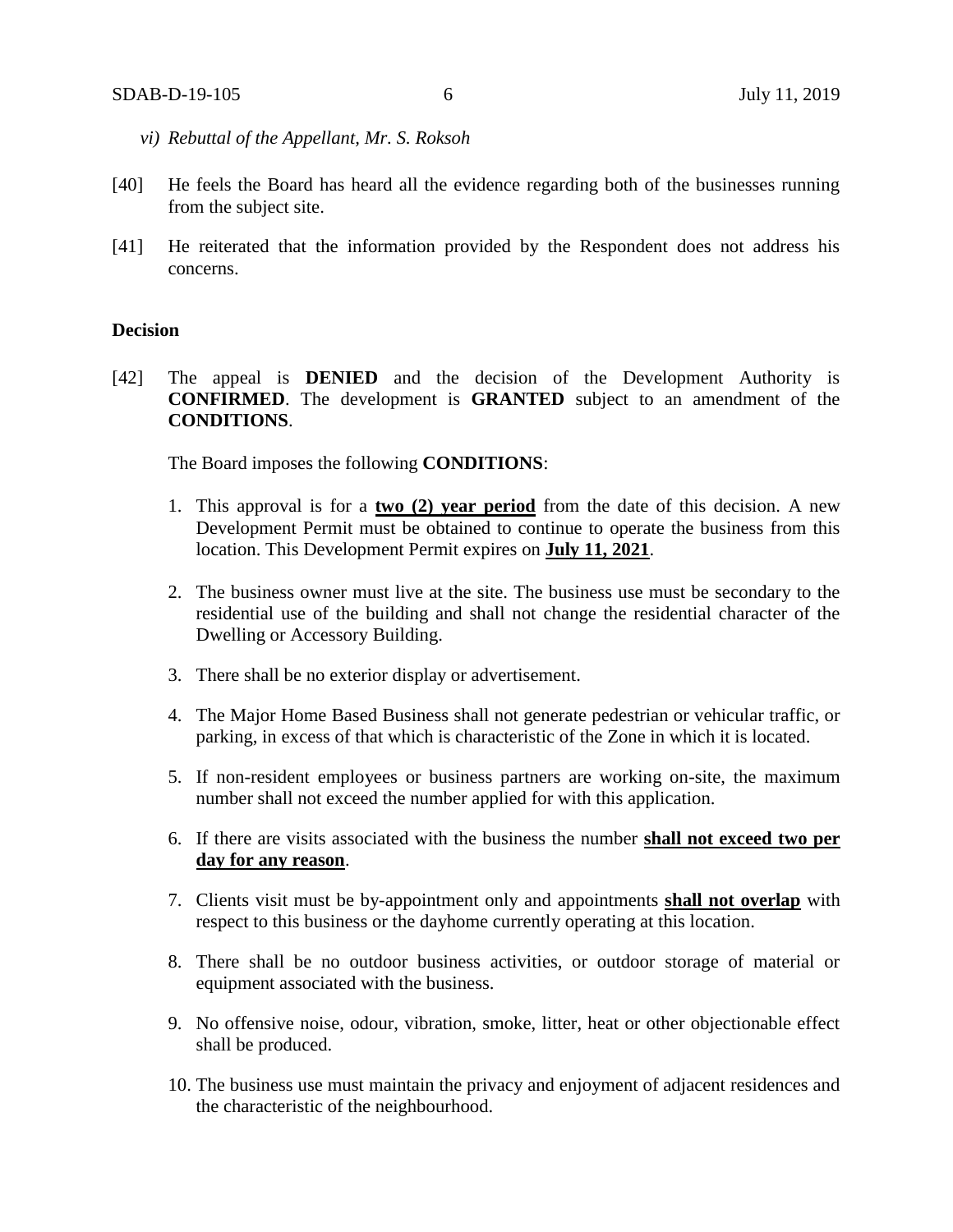- 11. Interior alterations for the commercial kitchen cannot be used as a Secondary Suite.
- 12. All commercial, industrial and overweight vehicles shall be parked at an approved storage facility. The Development Permit may be revoked if any commercial, industrial and overweight vehicles are parked or stored at the residential site.
- 13. All parking for the Dwelling and Home Based Business must be accommodated on site.
- 14. This Development Permit may be cancelled at any time if the Home Based Business as stated in the Permit Details changes.

#### NOTE:

1. This Development Permit is not a Business License.

#### **Reasons for Decision**

- [43] A Major Home Based Business is a Discretionary Use in the (RF1) Single Detached Residential Zone.
- [44] The Board's test with respect to granting or denying appeals when Discretionary Uses are being considered is to make a determination that the Uses applied for are reasonably compatible with the neighbourhood.
- [45] The Board finds that the proposed Major Home Based Business is reasonably compatible with neighbourhood with the amended conditions to accommodate the two businesses that will exist once the proposed development is approved. The Board notes that contained in the definition for a Major Home Based Business is the authority to operate one or more businesses at the same site.
- [46] The Board was presented with opinions from the Appellant and other adjacent property owners who were opposed to the proposed development that the proposed development is a retail sales business.
- [47] The Board has determined that the proposed development follows the definition of a Major Home Based Business because of the conditions imposed that restrict the number of site visits; prohibit overlapping client visits with the dayhome or the proposed food preparation business; and there shall be no signage.
- [48] The Board finds that the Major Home Based Business is secondary to a residential Use and does not change the appearance and compatibility with the neighbourhood.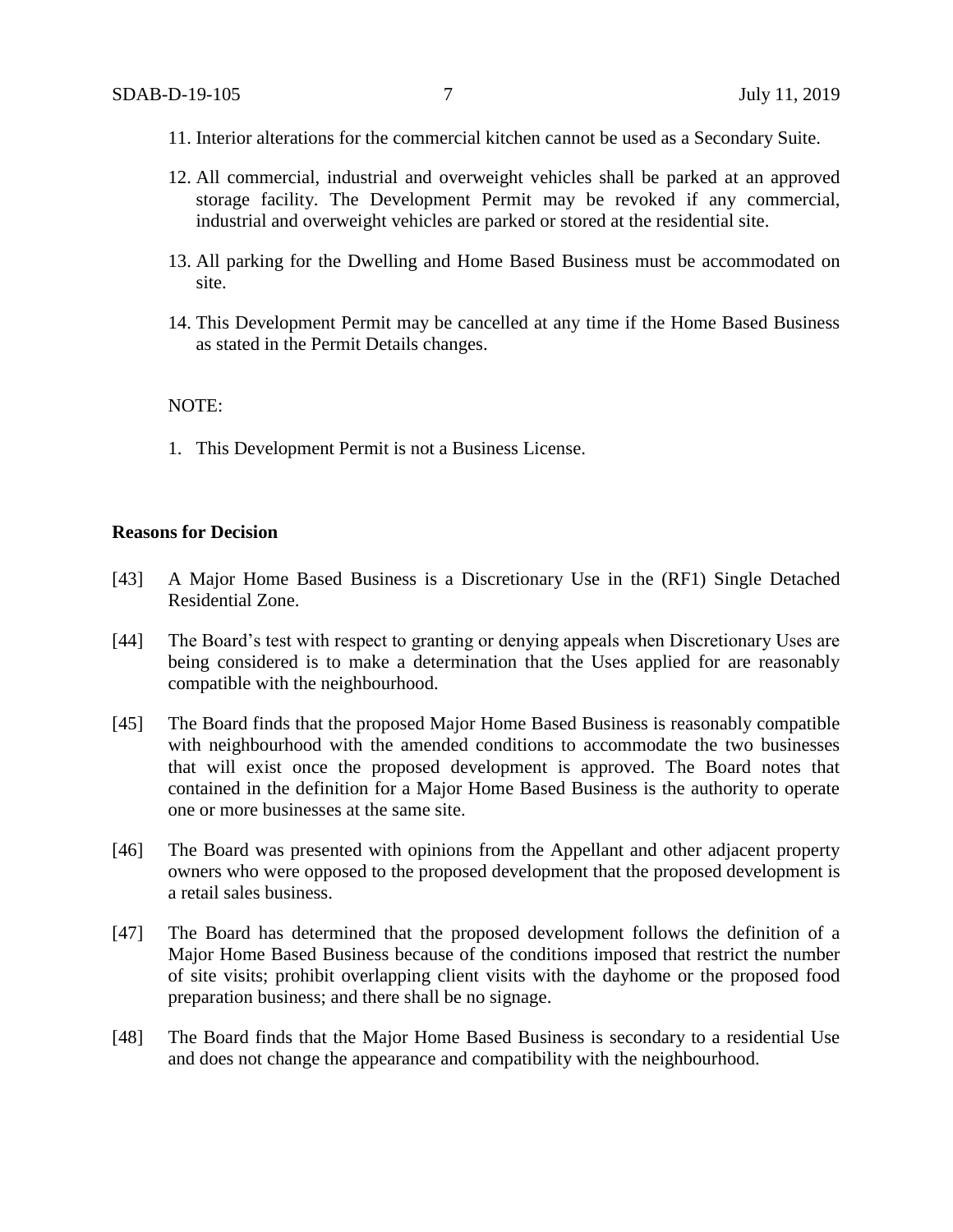- [49] The Board amends the imposed condition by the Development Officer decreasing the approved permit from five (5) years to two (2) years.
- [50] The Board in reaching the test for compatibility has determined that the two businesses need to be monitored. After two years, the Respondent will have to apply for a new Development Permit and any neighbourhood concerns could be identified at that time.
- [51] The Appellant indicated he had concerns with the process, validity, and lack of information for the proposed development. The Board notes that community consultation is not required for a Major Home Based Business at this location.
- [52] Based on the above, the Board finds that the proposed development with the conditions attached, is reasonably compatible with the neighbourhood.

Mr. V. Laberge, Presiding Officer Subdivision and Development Appeal Board

Board Members in Attendance: Ms. K. Cherniawsky; Mr. C. Buyze; Ms. E. Solez; Mr. L. Pratt

CC: City of Edmonton, Development & Zoning Services, Attn: Mr. J. Folkman / Mr. A. Wen